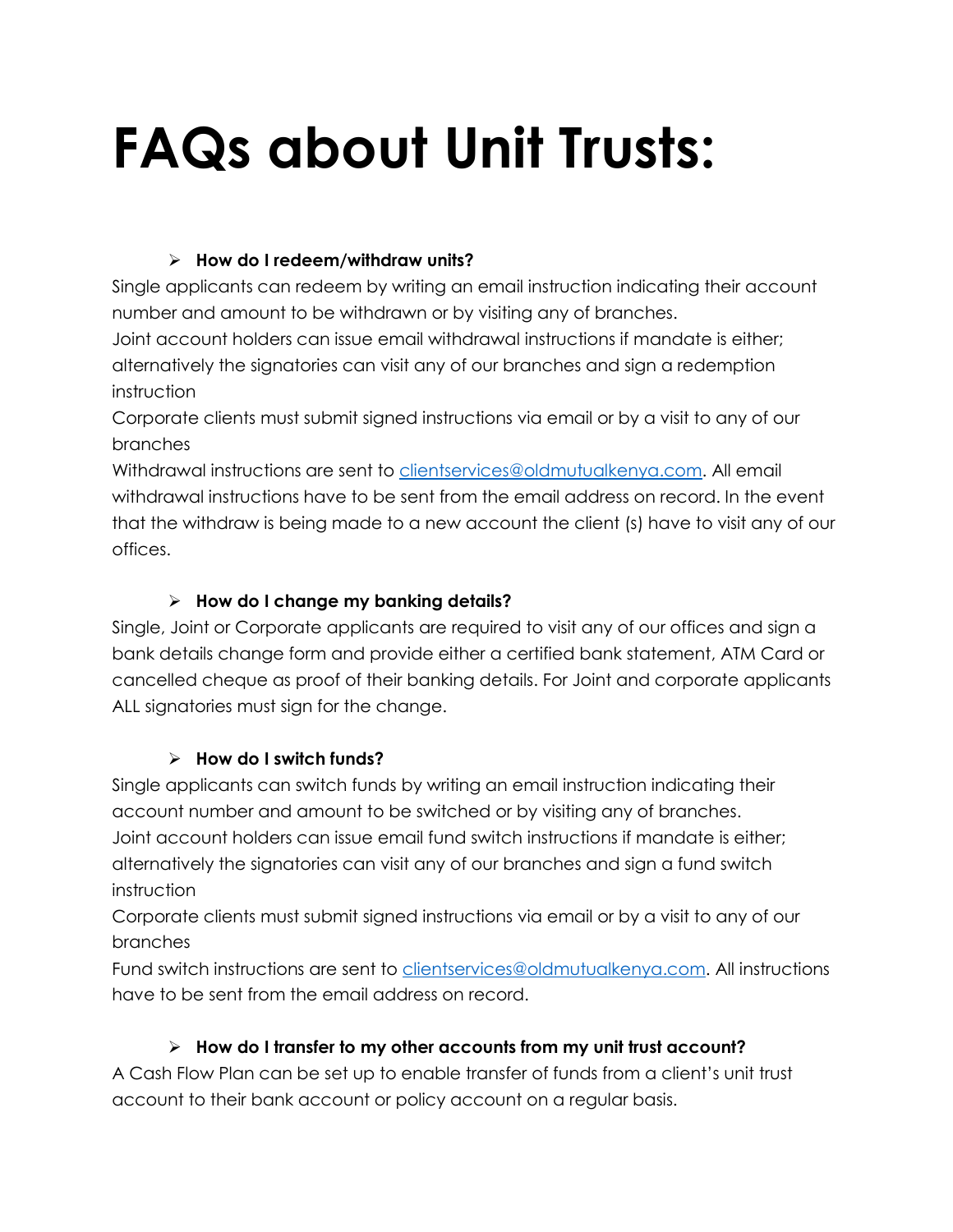## **How do I sign up?**

Single or Joint applicants can sign up for a unit trust account by visiting any of our offices and filling in application forms or by requesting for a financial advisor to visit them and guide them through the sign up process.

Applications require the following attachments; copy of the ID or Passport, certified bank statement or ATM card as proof of given bank detail and a copy of the PIN certificate.

Corporate applicants have additional requirements as per the checklist on the form.

# **What is a unit trust?**

A Unit Trust is an excellent way to accumulate wealth. It is a pool of savings by members. Old Mutual portfolio managers then invest the pooled funds in selected securities. Each receives units depending on the size and value of his/her investment.

## **How do I reset my I-invest PIN?**

- Dial \*480#.
- Enter your PIN.
- Select "Change PIN".
- Enter your Old PIN.
- Enter your New PIN.
- Re-enter your new PIN.

## **Any charges on withdrawal?**

YES. Under I-invest all withdrawals attract a charge. Under conventional unit trust one free withdrawal is allowed per month, subsequent withdrawals attract a Kshs. 800.00 fee.

## **What are the redemption/withdrawal options?**

- 1. Bank Account Withdrawals can be made to a bank account in the client's name i.e. no third party accounts are allowed
- 2. M-Pesa For single and joint accounts withdrawals can be made to the clients M-Pesa account (i.e. phone number registered in the client's name). M-Pesa withdrawals do not apply to corporate clients